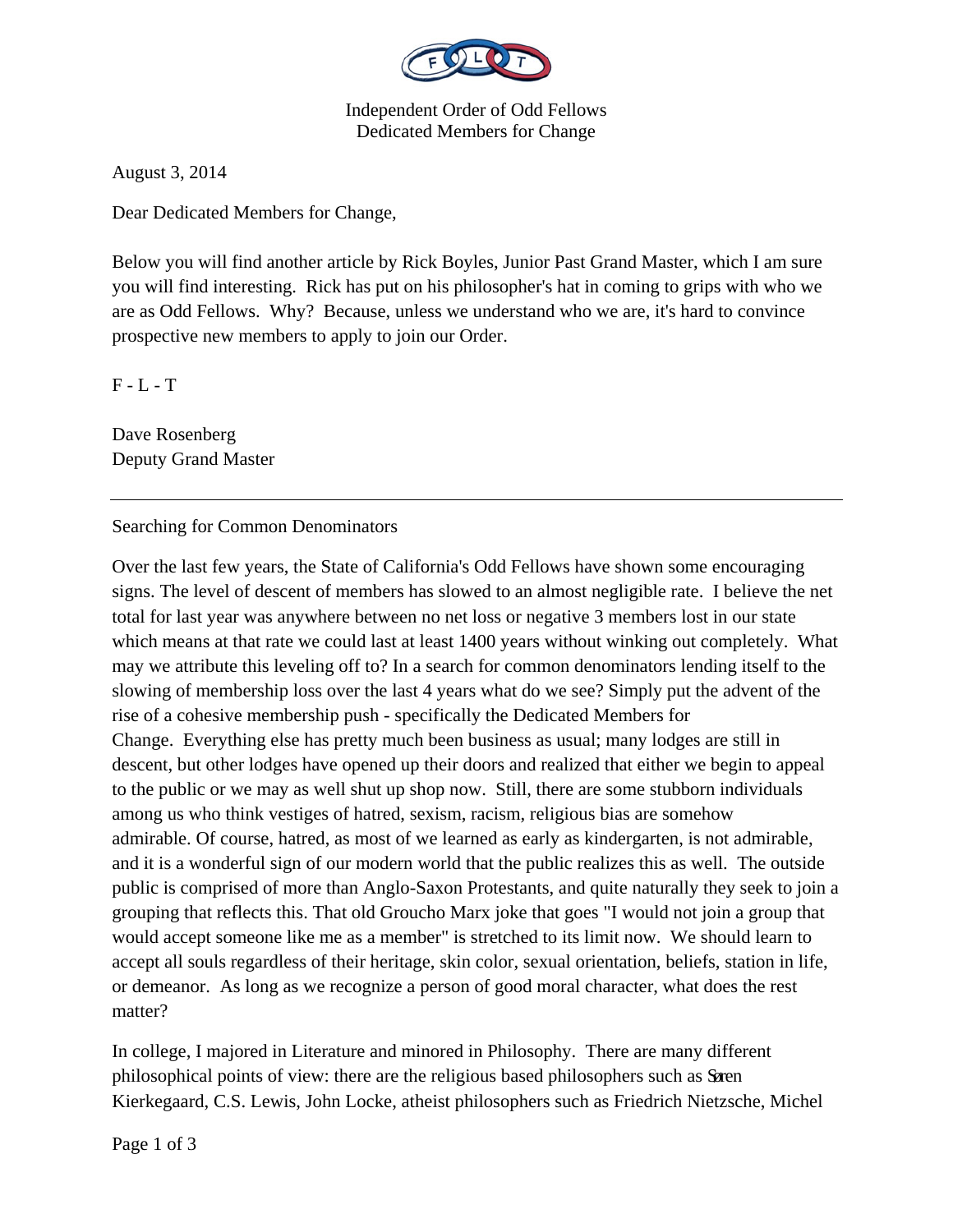

Independent Order of Odd Fellows Dedicated Members for Change

Foucault, Ayn Rand, and also agnostic philosophers such as Samuel Beckett, Albert Camus and the author of my beloved character Sherlock Holmes Arthur Conan Doyle. Yet in all these divergent philosophies, the common denominator is thought not a particular hatred towards a race, a sex, a culture, a political point of view, or a religious sect. Of course, there are such people who think of themselves as enlightened yet bear philosophies of hatred, but the ones whom are guided by hatred are generally now accepted as buffoons. Hatred is not a philosophy it is a mark of fear. Philosophers tend to see the world as a wondrous place, full of curiosity not hampered by hate like so many others. Of course, there were exceptions: Leland Stanford, for example (one of the namesakes along with Jane Stanford of Stanford University) had extremely isolationist views yet was widely admired. There are many other views as well, but it could be suggested that racism and directed hatred was more a product of the times than of the individual. Fellow members, were you aware that the largest fraternal group, according to Wikipedia, in 1920, was the Ku Klux Klan? Talk about a downward spiral - they are now almost extinct. There have been lots of jokes told about different theories such as Nietzsche's theory about eternal recurrence saying that we are all destined to live things repeatedly (Woody Allen said "Great, now I will have to sit through the Ice Capades again!"). Or, Ayn Rand's fatalistic question "Who is John Galt?" - meaning "why bother?". The point is that philosophy concerns itself with the mind, and the soul, not spending time trivializing the human being with the color of their skin, their sexual orientation, their religious beliefs or any of the other personality traits some of us seem to feel are important. Even more so, some seem to think that their own specific station gives them a divine right to hatred. Well, obviously, this is not true, and it's clear that most wars are caused by religious belligerence, by one or both sides of the warring factions.

Hatred does not fit anywhere into F., L., & T., does it? If it does, tell me where, because this is just one of many areas where we are failing to communicate to prospective members. Besides all of this, hatred must be mentally and morally taxing to those who promote it. At the sake of appearing morbid, will hatred at the point of our own passing still seem important, or will it finally strike us that hatred is a silly misuse of a life? Why all this talk of philosophy? Merely to prove that there are a myriad of philosophies and philosophers out there and not one has the exclusivity on truth. A prime example would be Ayn Rand, whose political philosophy is purported to be the darling of the Republican Party, yet, she was an avowed atheist so that would seem to conflict with the Republican Religious Right. Yet, in many ways her beliefs are the underpinning of the religious right. So then it's apparent that a philosopher's beliefs can be accepted partially as well as in their entirety.

Philosophy notwithstanding, ask yourselves what does your lodge have to offer to a prospective member? The common denominator to successful lodges is that they offer something of substance. If your lodge has funds and the ability to do so, consider at least occasionally, perhaps even monthly, serving a dinner free of charge to prospective members, and of course, your long-